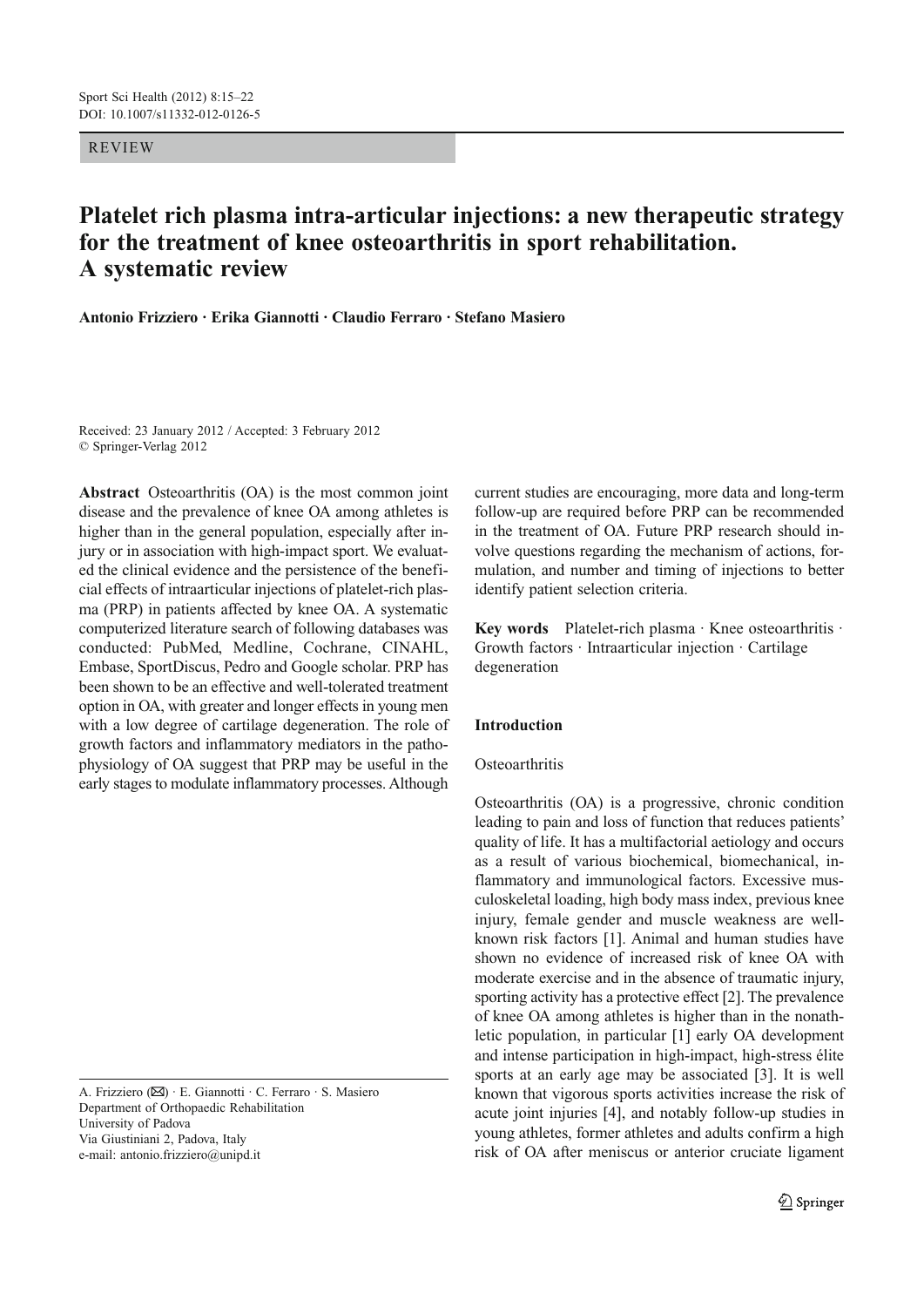| Nonpharmacological                    | Pharmacological                                           | Intraarticular  | Surgical     |  |
|---------------------------------------|-----------------------------------------------------------|-----------------|--------------|--|
| Patient education                     | Acetaminophen                                             | Glucocorticoid  | Arthroscopic |  |
| Exercise                              | Nonsteroidal antiinflammatory drugs                       | Hyaluronic acid | Osteotomy    |  |
| Orthotic instruments                  | Opioid analgesics                                         |                 |              |  |
| Weight loss                           | Sex hormones                                              |                 |              |  |
| Laser                                 | Symptomatic slow-acting drugs in osteoarthritis (SYSADOA) |                 |              |  |
| Ultrasound                            | Psychotropic drugs                                        |                 |              |  |
| Thermal treatment                     | Topical NSAIDs                                            |                 |              |  |
| Acupuncture                           | Topical capsaicin                                         |                 |              |  |
| Nutritional supplementation, vitamins |                                                           |                 |              |  |
| Phytotherapy                          |                                                           |                 |              |  |

**Table 1** Therapeutic approaches to knee osteoarthritis (EULAR 2003)

APAP,; NSAIDs,.

(ACL) injury [5, 6]. The clinical symptoms of OA are joint pain, limitation of range of motion and joint stiffness.

The diagnosis of OA is primarily a clinical one based on history of joint pain worsened by movement and physical examination findings. Plain radiography may help in the diagnosis, even if the degree of pain does not correlate with severity of radiographic disease, especially in the early stages. Laboratory testing usually is not necessary [7, 8].

The goal of OA treatment is to control symptoms and to prevent disease progression [9]. Both the European League against Rheumatism and the Osteoarthritis Research Society International convened an expert review committee and developed guidelines for the management of knee OA. Each recommends a combination of nonpharmacological and pharmacological modalities [10–12] (Table 1). Pharmacological treatment options include analgesics, nonsteroidal antiinflammatory drugs (NSAIDs), selective cyclooxygenase-2 inhibitors, glucosamine sulphate plus chondroitin sulphate and the intraarticular injection of steroids or hyaluronan (HA). Finally, surgical interventions should be reserved as a last-line management strategy for OA symptoms and may be warranted in patients who are refractory to less-invasive methods.

Over the last two decades, OA research has increasingly focused on drugs that not only improve the patients' symptoms, but additionally are capable of interfering with the progression of cartilage damage [13]. In particular, thanks to new information regarding OA pathophysiology, in which imbalance between anabolic and catabolic mechanisms, growth factors (GFs) and inflammatory mediators has been shown to play an important role, the current research trend is towards preventive interventions, including platelet-rich plasma (PRP) and autologous conditioned serum, that through the release of GFs, regulation of antiinflammatory signals and modulation of angiogenesis, may contribute to the prevention of joint degenerative progression and enhance the repair process [14].

#### PRP technique

PRP is defined as autologous blood with a concentration of platelets above baseline values [15]. More specific elements of PRP have not been uniformly defined in the literature. A commonly accepted PRP concentration is approximately 400% of the peripheral blood platelets count, and it should contain 1 million platelets or more per microlitre [16]. There are many preparative methods that produce PRP with different characteristics, based on the presence of other cells, in particular leucocytes, activation and storage modalities, and many other variables that are not of secondary importance for determining PRP properties and clinical effects. In particular some data show better results with PRP formulations with leucocyte depletion, because of the negative effects of proteases and reactive oxygen released from white cells. They are also considered as a source of cytokines and enzymes that may also play a role in the prevention of infections [17].

Dohan et al. described three methods of producing PRP: (1) the double-spinning method, that yields a fourto eightfold change in platelet concentration over baseline levels and also concentrates leucocytes, (2) the single-spinning method, that yields a one- to threefold change in platelet concentration over baseline levels, and (3) selective blood filtration. Thus, according to the preparation method, platelet concentrates have been described as pure platelet-rich plasma (P-PRP), and leucocyte and platelet-rich plasma (L-PRP), which also contains a high concentration of leucocytes [18].

Autologous PRP was first used in 1987 by Ferrari et al. [19] following open heart surgery. Since that time, PRP has been used in sports medicine, orthopaedics, dentistry, dermatology, ophthalmology, and plastic, cardiothoracic and maxillofacial surgery [20]. The use of PRP in cartilage repair is relatively new. In the first studies, chondrocytes and mesenchymal stem cells exposed to PRP both showed increased cell proliferation and cartilage extracellular matrix synthesis of proteoglycans and collagen type II compared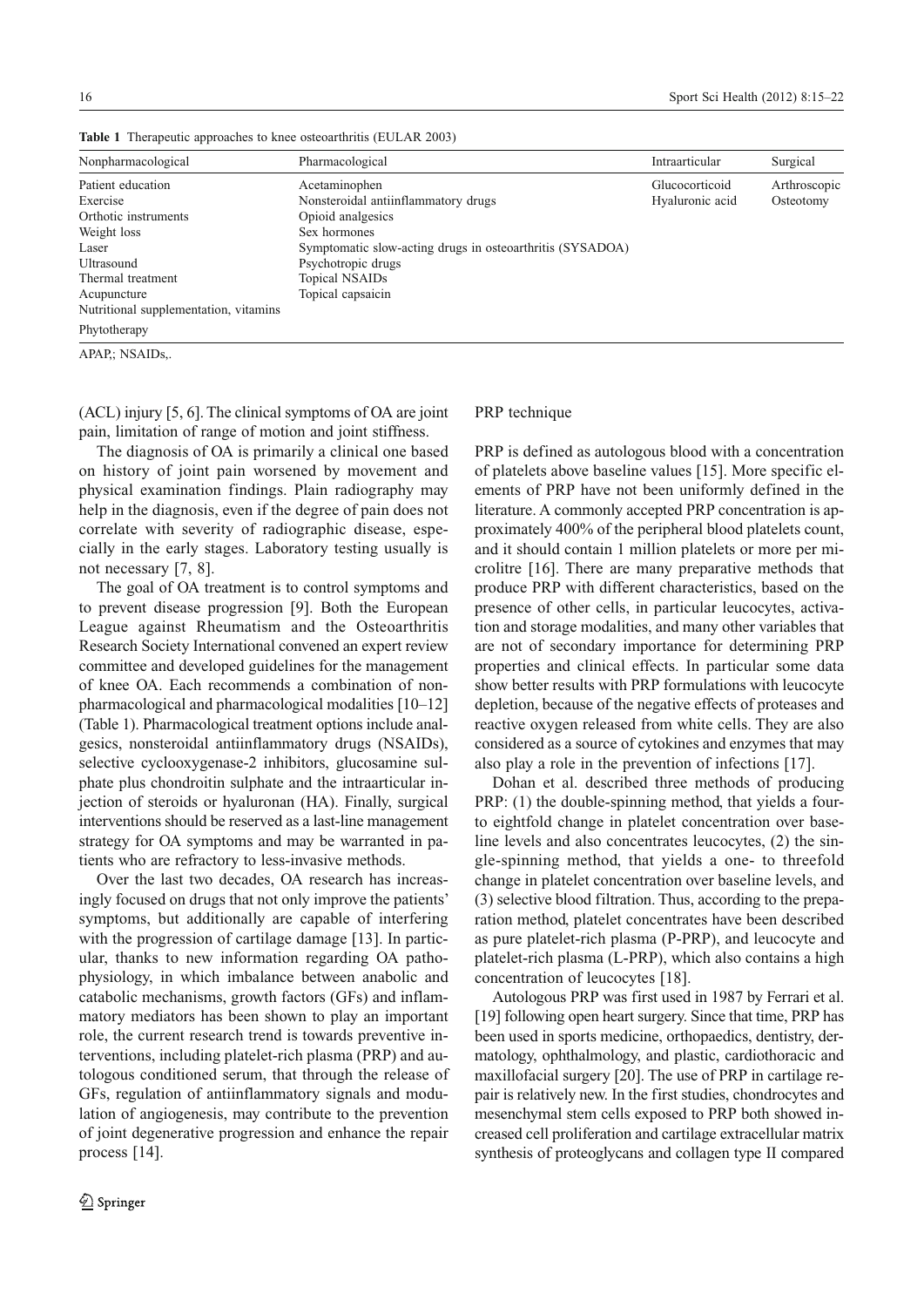with unexposed cells [21], and synoviocytes from patients with OA cultured with PRP demonstrated increased hyaluronic acid production and secretion, suggesting that PRP could act as an endogenous source of chondroprotection and joint lubrication after intraarticular administration [22]. Data presented at the 2007 International Cartilage Repair Society Meeting in Warsaw indicate that PRP enhances chondrocyte cell proliferation and has positive clinical effects on degenerative knee cartilage [23, 24].

The benefits of this new procedure seem to be associated with the pools of GFs stored in the a-granules of platelets, including platelet-derived GF (PDGF), transforming GF beta  $(TGF- $\beta$ )$ , insulin-like GF-I (IGF-I), basic fibroblast GF (bFGF) and vascular endothelial GF (VEGF), which have been found to take part in the regulation of articular cartilage [25]. Among these, TGF- $\beta$ activates cartilage regeneration and matrix synthesis [26, 27], PDGF promotes the proliferation of chondrocytes and the synthesis of proteoglycans [28], IGF-I stimulates proteoglycans and collagen synthesis, and bFGF and VEGF play a role in chondrocyte induction [29, 30].

On the other hand recent studies on platelets have undermined the primacy of GFs by demonstrating new classes of cytokines which are crucial to several biological processes involved in tissue healing [31]. Given the redundancy and pleiotropy of the PRP cytokine network, the specific actions of every cytokine and the molecular mechanisms behind their functions have not yet been identified. Although the biology of PRP is not completely understood, in a recent review Andia et al. [32] analysed the role of PRP in the regulation of inflammation and in the modulation of angiogenesis, and its potential anabolic and chondroprotective actions. They concluded that although the effectors mediating the beneficial effects of PRPs have not been identified and research is complex because platelets contain more than 300 proteins, this innovative therapy can delay joint deterioration by interfering with the early catabolic and inflammatory events and by subsequently promoting anabolic responses [32].

#### Aim of the study

We review the current knowledge on the beneficial effects and durable results of PRP intraarticular injections in knee OA.

#### **Literature search and data extraction**

We performed a comprehensive search of PubMed, Medline, Cochrane, CINAHL, Embase, SportDiscus, Pedro and Google scholar databases using various combinations of the commercial names of each scaffold and the keywords 'platelet rich plasma', 'knee osteoarthritis', 'growth factors', 'intra-articular injection', 'cartilage degeneration'. We excluded case reports and letters to editors. Eligible studies had to show clinical effectiveness and safety of PRP in animal OA models and in human clinical studies for the treatments of knee OA. Given the linguistic abilities of the research team, we considered publications in English, Italian, French and Spanish. Articles reporting the use of PRP in other diseases, including musculoskeletal injuries and orthopaedic surgery were excluded from the study.

## **Results**

# PRP in animal model of OA

Studies have been conducted in a rabbit model of the OA knee. Saito et al. administered PRP contained in gelatin hydrogel microspheres into the rabbit knee joint twice at an interval of 3 weeks, beginning 4 weeks after ACL transection (ACLT) [33]. Adult rabbit chondrocytes were cultured in alginate beads in the presence of 3% PRP or platelet-poor plasma. Outcome measures were quantification of glycosaminoglycan synthesis and examination of cartilage matrix gene expression. Gross morphological and histological examinations were performed 10 weeks after ACLT. The synthesis of chondrocyte glycosaminoglycans was significantly stimulated and the expression of proteoglycan core protein mRNA increased after administration of PRP. The progression of OA in the ACLT rabbit model was significantly suppressed morphologically and histologically after intraarticular injections of PRP. These preventive effects against OA progression were considered possibly to have been secondary to stimulation of cartilage matrix metabolism, caused by release of GFs [33].

In another study [34], of 48 osteochondral defects created in the femoropatellar groove in rabbits, 16 were untreated (control group), 16 were treated with autogenous PRP in polylactic-glycolic acid (PLGA, PRP/PLGA group) and 16 were treated with PLGA alone (PLGA group). PRP was obtained by two centrifugation steps from whole blood, and platelets were enriched 5.12-fold compared to normal blood with over 1 million platelets per millilitre. After 4 and 12 weeks, explanted tissue specimens were assessed by macroscopic examination, microcomputed tomography and histological evaluation. At 4 weeks, the PRP/PLGA group showed a much greater extent of neochondrogenesis in the cartilage defect areas and there were more infiltrated cells than the PLGA group. A high content of glycosaminoglycans of the extracellular matrix and a cell morphology similar to that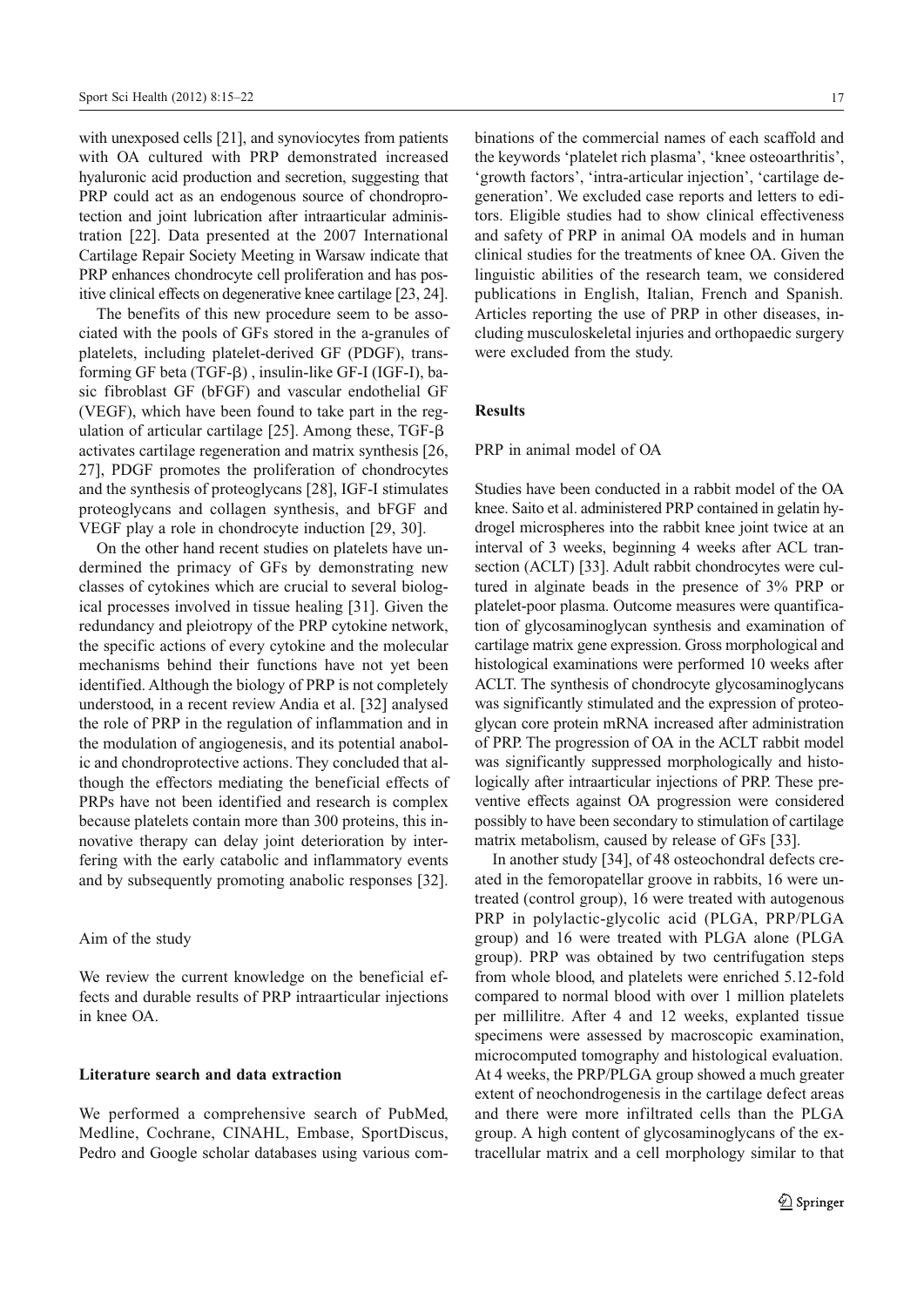of chondrocytes were seen in the PRP/PLGA group. At 12 weeks after implantation, the repair tissue only in the PRP/PLGA group was fully filled with regenerated tissue similar to hyaline cartilage. There was a larger amount of subchondral bone formed in the PRP/PLGA group than in the PLGA group. PRP resulted in better osteochondral formation than the empty PLGA scaffold after 12 weeks and incorporated in PLGA, successfully resurfaced the defect with cartilage and restored the subchondral bone in this rabbit model.

Although these preliminary results are encouraging, the short-term follow-up in both studies and the lack of a group treated only with autogenous PRP in the second study are limitations. Further controlled clinical trials should be performed to confirm these results and to investigate the role of PRP in OA progression.

# PRP in human clinical studies

Sampson et al. [35] evaluated the clinical effects of intraarticular PRP injections in 13 patients with primary and secondary OA in a prospective, nonrandomized, open-enrolment pilot study. Patients received one injection of PRP every 4 weeks over 12 weeks. These patients were followed up for 52 weeks. Inclusion criteria and exclusion criteria are shown in Table 2. PRP was obtained using a GPS III platelet concentration system (Biomet Biologics, Warsaw, IN) following the manufacturer's instructions. The RRP was injected into the suprapatellar bursa of the affected knee under musculoskeletal ultrasound guidance. Patients were given acetaminophen and hydrocodone for pain and instructed to limit the use of the affected knee for 24 h after injection, after which normal activities could resume. The outcome measures, Brittberg-Peterson VAS score and the knee injury and osteoarthritis outcome score (KOOS), were determined at a preinjection visit and at 2, 5, 11, 18 and 52 weeks. At the 1-year follow-up patients also completed a questionnaire regarding satisfaction with the treatment. The same ultrasound device that was used to guide the PRP injections was used to measure the thickness of the femoral articular cartilage at the preinjection and 6-month follow-up visits. Although ultrasound measurements of the cartilage were not significantly different during the first 6 months, 6 of the 13 patients showed increased femoral articular cartilage at the lateral condyle, medial condyle and intercondylar notch. There were significant and linear improvements in the KOOS and in VAS scores at 1-year follow-up compared with preinjection values. Eight patients were satisfied at the end of treatment. The clinical relevance of these results is uncertain. Of particular concern are the lack of a control group, the small sample size, the nonrandomized nature of the study design, the nonstandardized physical therapy protocol and the short follow-up.

Several studies have been conducted in the Rizzoli Orthopaedic Institute, in which PRP preparation followed the same procedure. The enrichment procedure results in a mean increase in platelets of 600% compared with whole-blood values, and an average of 6.8 billion platelets administered to the lesion site in each injection. Infiltration is performed through a classical lateral approach with a 22-gauge needle, and 5 ml of PRP is injected. The knee is then bent and extended to allow the PRP to distribute itself all over the joint. No major adverse events have been observed [36–38].

In a pilot study [36], 115 knees in 91 patients were treated with three PRP injections every 21 days for 2 months, and were prospectively evaluated before treatment, at the end of treatment, and at 6 and 12 months after treatment. Inclusion criteria and exclusion criteria are shown in Table 2. Of the 115 knees, 58 showed a degenerative chondral lesion (Kellgren-Lawrence score 0), 33 showed early OA (Kellgren-Lawrence score I-III), and 24 showed advanced OA (Kellgren-Lawrence score IV). Of the 91 patients, 27 had previously undergone knee surgery. IKDC (Subjective International Knee Documentation Committee) scores (both objective and subjective) and the EQ VAS were used for clinical evaluation. Patient satisfaction was also recorded. A statistically significant improvement in all clinical scores was obtained from the basal evaluation to the end of treatment. These improvements were maintained at 6 months but the scores tended to be worse at 1 year, but 80% of patients were satisfied. The objective IKCD scores showed a statistically significant decrease between 6 and 12 months (*P*<0.0005) and the IKDC scores were significantly worse at 12 months ( $P<0.02$ ). Older patients had a lower improvement at 6 months (*P*<0.049) than younger patients, and showed more severe changes in the joint (*P*<0.0005). Worse results were seen in women (*P*<0.0005) and in patients with higher BMI (*P*<0.045). The lack of a control group and a rehabilitation programme and a short follow-up were limiting factors.

Of the 115 knees evaluated, 114 were available for the 2-year follow-up. One woman with early OA was lost to follow-up. The same inclusion and exclusion criteria and clinical evaluation were used [37]. The evaluation performed at 2 years confirmed the same trend with an overall worsening of the results obtained, even though they remained better than the basal level (*P*<0.0005). The level of satisfaction was confirmed at the 24-month evaluation. The median duration of the beneficial effect was 9 months. A greater and longer effect was found in young men with a low BMI and degree of cartilage degeneration. PRP probably influences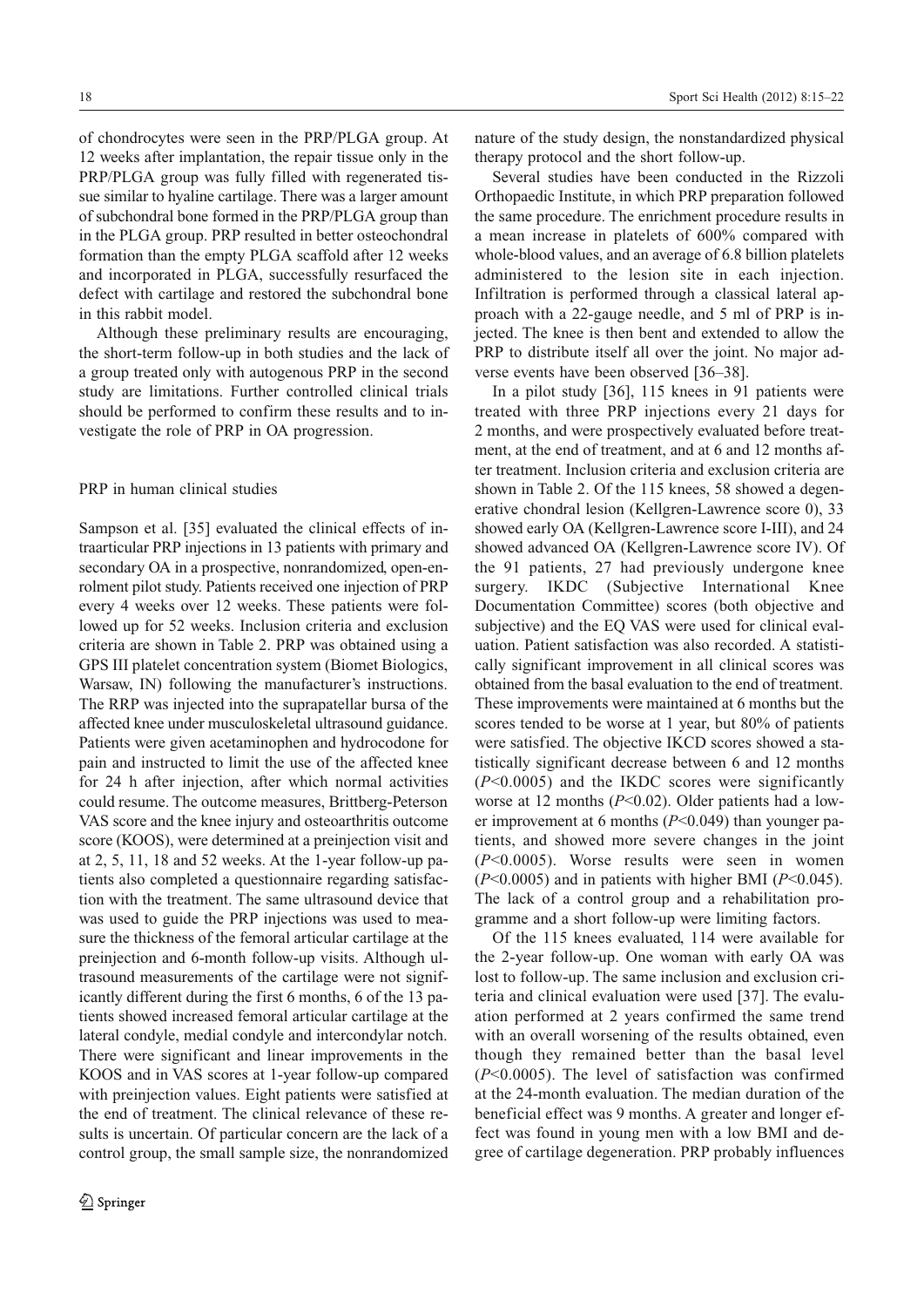# **Table 2** PRP in clinical human studies for the treatment of knee osteoarthritis

| Reference | No. of<br>patients | Inclusion criteria                                                                                                                                                                                                                                                                     | Exclusion criteria                                                                                                                                                                                                                                                                                                                             | Injections                                                                                                                                        | Characteristics<br>of PRP                                                                                                                                                        | Follow-up | Outcome<br>measures                                                  |
|-----------|--------------------|----------------------------------------------------------------------------------------------------------------------------------------------------------------------------------------------------------------------------------------------------------------------------------------|------------------------------------------------------------------------------------------------------------------------------------------------------------------------------------------------------------------------------------------------------------------------------------------------------------------------------------------------|---------------------------------------------------------------------------------------------------------------------------------------------------|----------------------------------------------------------------------------------------------------------------------------------------------------------------------------------|-----------|----------------------------------------------------------------------|
| 35        | 13                 | Knee $OA \geq 3$ months;<br>age >18 years; damage<br>to articular cartilage<br>seen on arthroscopy<br>or radiography;<br>VAS 60/100 mm;<br>discontinued use of<br>NSAIDs for at least<br>1 month after<br>treatment;<br>unresponsive pain<br>to at least two<br>conventional therapies | Pregnancy or breast-<br>feeding; drug abuse;<br>steroid injection within<br>6 weeks; use of NSAIDs<br><1 week before; anaemia;<br>bleeding disorders;<br>rheumatoid arthritis;<br>knee surgery within<br>3 months of treatment;<br>infections of the knee<br>joint within 6 months;<br>infection; malignancy                                   | Three at<br>4-week<br>intervals                                                                                                                   | Obtained using<br>GPS III platelet<br>concentration<br>system (Biomet<br>Biologics)                                                                                              | 52 weeks  | VAS; KOOS;<br>ultrasound<br>measurement<br>of cartilage<br>thickness |
| 36        | 91                 | Chronic (at least<br>4 months) pain or<br>swelling of the knee;<br>imaging findings<br>(plain radiography or<br>MRI) of degenerative<br>changes in the joint                                                                                                                           | Diabetes; rheumatoid<br>arthritis; varus $>5^\circ$ , valgus<br>$>5^\circ$ ; haematological<br>disease; cardiovascular<br>disease; infection;<br>immunosuppression;<br>anticoagulant therapy;<br>antiaggregant therapy;<br>NSAIDs in the 5 days<br>before taking blood;<br>haemoglobin $\leq$ 11 g/dl;<br>platelets $\leq 150,000/\text{mm}^3$ | Three at<br>$21$ -day<br>intervals                                                                                                                | Platelets per<br>millilitre PRP<br>$>600\%$ vs. whole<br>blood; average<br>6.8 billion<br>platelets at the<br>lesion site for<br>each injection                                  | 12 months | IKCD; VAS                                                            |
| 37        | 90                 | Chronic (at least<br>4 months) pain or<br>swelling of the knee;<br>imaging findings<br>(plain radiography or<br>MRI) of degenerative<br>changes in the joint                                                                                                                           | Diabetes: rheumatoid<br>arthritis; varus $>5^\circ$ , valgus<br>>5°; haematological<br>disease; cardiovascular<br>disease; infection;<br>immunosuppression;<br>anticoagulant therapy;<br>antiaggregant therapy;<br>NSAIDs in the 5 days<br>before taking blood;<br>haemoglobin $\leq$ 11 g/dl;<br>platelets $\leq 150,000/\text{mm}^3$         | Three at<br>$21$ -day<br>intervals                                                                                                                | Platelets per<br>millilitre PRP<br>$> 600\%$ vs. whole<br>blood; average of<br>6.8 billion<br>platelets at the<br>lesion site for<br>each injection                              | 24 months | IKCD; VAS                                                            |
| 38        | 150                | Unilateral lesion<br>with chronic (at least<br>4 months) pain or<br>swelling of the knee;<br>imaging findings (plain<br>radiography or MRI)<br>of degenerative changes<br>in the joint; knee<br>surgery at least 1 year<br>before injection<br>treatment                               | Diabetes; rheumatoid<br>arthritis; haematological<br>disease; cardiovascular<br>disease; infection;<br>immunosuppression;<br>anticoagulant therapy;<br>antiaggregant therapy;<br>NSAIDs in the 5 days<br>before taking blood;<br>haemoglobin $\leq$ 11 g/dl;<br>platelets $\leq 150,000/\text{mm}^3$                                           | Three PRP.<br>or $30 \text{ mg}$<br>2 ml high<br>molecular<br>weight HA<br>or 20 $mg/$<br>2 ml high<br>molecular<br>weight HA<br>every<br>14 days | Platelets per<br>millilitre PRP<br>$>600\%$ vs. whole<br>blood; $>6$ billion<br>platelets at the<br>lesion site<br>for each injection                                            | 6 months  | IKDC;<br>EQ VAS                                                      |
| 39        | 144                | Chronic (at least<br>4 months) pain or<br>swelling of the knee<br>and imaging findings<br>(plain radiography or<br>MRI) of degenerative<br>changes of the joint;<br>knee surgery at least<br>1 year before injection<br>treatment                                                      | Diabetes; rheumatic<br>disease; haematological<br>disease; severe cardio-<br>vascular disease; infection;<br>immunosuppression;<br>anticoagulant therapy;<br>antiaggregant therapy;<br>NSAIDs in the 5 days<br>before taking blood;<br>haemoglobin $\leq$ 11 g/dl;<br>platelets $\leq 150,000$ /mm <sup>3</sup>                                | Three at<br>$21$ -day<br>intervals                                                                                                                | PRGF: platelets<br>$315,000/\mu l$ ;<br>concentration<br>factor $1.59$ ; PRP:<br>platelets $949,000/\mu l$ ;<br>concentration<br>factor 4.79 and<br>leucocytes $8,300/\mu$ l     | 12 months | IKDC:<br>EQ VAS;<br>Tegner                                           |
| 41        | 27                 | Diagnosis of<br>degenerative disease<br>of knee for more than<br>1 year; NSAIDs during<br>the period of treatment                                                                                                                                                                      | Diabetes mellitus;<br>cardiovascular disease<br>or immunosuppression;<br>anticoagulant treatment;<br>haemoglobin $\leq$ 11 g/dl;<br>white blood cells<br>$>10 \times 10^9$ /l; platelets<br>$\leq$ 120 $\times$ 10 <sup>9</sup> /1                                                                                                             | Three at<br>weekly<br>intervals                                                                                                                   | Platelet recovery 6 months<br>(evaluated in PRP)<br>approximately 30%<br>(mean $230 \times 10^9/1$<br>platelets in peripheral<br>blood); platelet<br>concentration<br>factor 2.3 |           | NRS,<br><b>WOMAC</b>                                                 |

*IKDC*, Subjective International Knee Documentation Committee; *NRS*, numerical rating scale; *WOMAC*, Western Ontario and McMaster Universities osteoarthritis index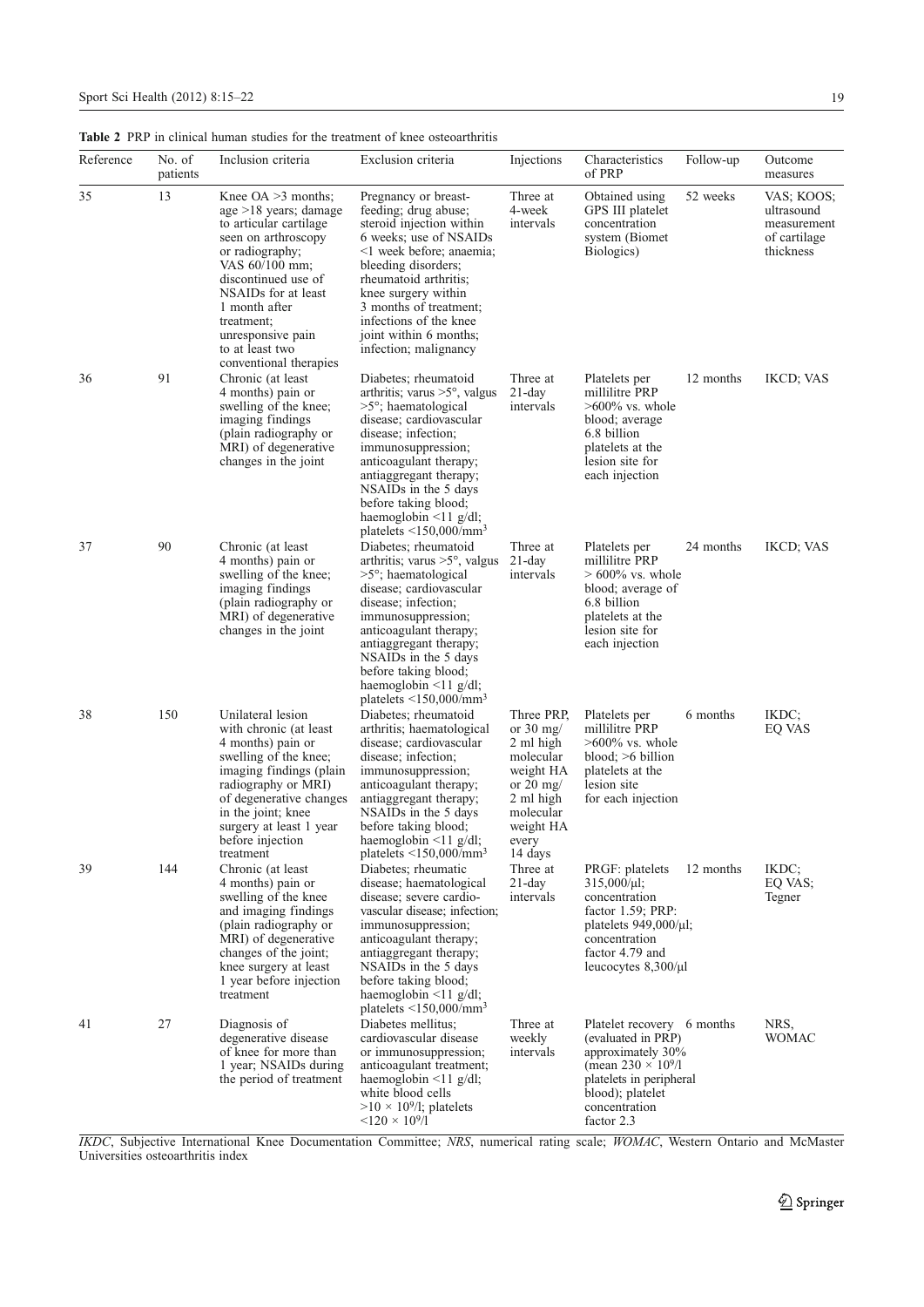the overall joint homeostasis and this may have led to the improvement in clinical outcome, but this was possibly temporary and without effect on the cartilage tissue structure or progression of joint degeneration.

Kon et al. in a prospective study comparing the efficacy of PRP and HA intraarticular injections for the treatment of OA knees, divided 150 patients (inclusion criteria and exclusion criteria are shown in Table 2) into three groups of 50 patients [38]. In different centres each group was treated with three injections of PRP, HA of high molecular weight (HW), or HA of low molecular weight (LW) administered every 14 days. All the patients were evaluated at 2 and 6 months. IKDC and EQ VAS scores were used for clinical evaluation. Statistically significant improvements in all clinical scores relative to the basal evaluation at 2 and 6 months were observed in all treatment groups, with the worst results obtained in older patients and in those with higher degrees of cartilage degeneration.

The IKDC and EQ VAS scores at 6 months showed better results in the PRP group than in the LW HA and HW HA groups. In patients aged 50 years or younger, PRP was more effective than LW HA or HW HA at 6 months. In patients older than 50 years the results were equivalent at both 2 and 6 months. PRP was superior at 6 months in those with cartilage degeneration and early OA. None of these procedures resulted in important improvements in OA progression. Better results in young patients with a low degree of cartilage degeneration could be explained by the mechanism of action hypothesized for PRP treatment. Older and more degenerated joints have a low percentage of living and vital cells and therefore a low response potential to GFs. PRP injections showed more and longer efficacy than HA injections in reducing pain and symptoms and for the recovery of articular function. The lack of a structured rehabilitation protocol, randomization and a placebo control group, the primary outcome scale (probably less sensitive for OA and in older patients) and evaluations in different centres, and the short follow-up were limitations of this study.

A recent prospective study compared the effects of two different approaches to the production of PRP: single- and double-spinning procedures [39]. Enrolled in this study were 144 patients who were divided into three groups: degenerative chondral lesion (Kellgren-Lawrence score 0), early OA (Kellgren-Lawrence score I-III), and advanced OA (Kellgren-Lawrence score IV). Inclusion criteria and exclusion criteria are shown in Table 2. Of the 144 patients, 72 received three injections at intervals of 21 days of platelet concentrate prepared with a single-spinning procedure (PRGF) and 72 received three injections at intervals of 21 days of PRP prepared with a double-spinning approach. PRGF was produced from 36 ml of venous blood for every knee treated. Four tubes of 9 ml of blood were centrifuged at 580 *g* for 8 min to obtain a concentration suspended in plasma that was extracted by pipetting carefully to avoid leucocyte aspiration. Every injection contained 5 ml of PRGF [40]. In the PRP procedure 150 ml venous blood was centrifuged twice (the first at 1,800 rpm for 15 min to separate the erythrocytes, and the second at 3,500 rpm for 10 min to concentrate the platelets) to obtain and produced 20 ml of PRP that was divided into four 5-ml aliquots. PRGF contained 315,000 platelets per microlitre with a concentration factor of 1.59, and the PRP contained 949,000 platelets per microlitre with a concentration factor of 4.79 and 8,300 leucocytes per microlitre. The procedure and the recommendations after every injection were the same as in previous studies [36–38]. The outcome measures, IKDC, EQ-VAS and Tegner scores, were administered at enrolment and at 2, 6 and 12 months. Patient satisfaction was also recorded. No major adverse events were observed.

Both treatment groups showed a statistically significant improvement in all the scores evaluated. In fact the subjective IKDC score showed a statistically significant improvement (*P*<0.0005) at 2 months, which was maintained at 6 and 12 months (*P*<0.0005). Similarly, the EQ-VAS score showed statistically significant improvements (*P*<0.0005) at 2, 6 and 12 months with respect to the basal levels. Finally the Tegner score showed a statistically significant improvement at 2 months (*P*<0.0005). Further improvement was seen at 6 months and then the results remained stable at 12 months. The satisfaction levels were similar: 76.4% in the PRGF group and 80.6% in the PRP group. In accordance with previous data, better results were achieved in younger patients with a low degree of cartilage degeneration. However, the two methods showed a statistically significant difference in the number of minor adverse events observed after the injections: both pain  $(P = 0.0005)$  and swelling  $(P = 0.03)$  were more frequent in the PRP group. To explain this difference, the authors hypothesized, in the absence of a biological analysis, that the presence of leucocytes might have caused local inflammation, but this phenomenon did not influence the final clinical outcome. The limitations of this study are the lack of randomization and a placebo control group, the lack of imaging and biological results and the short follow-up.

This first study of PRP and PRGF treatments showed the same results at 12 months in the treatment of knee OA. Although the patients analysed were homogeneous and the injection protocols were similar, many aspects are still controversial, such as the number of platelets, activation and function due to the different centrifugation protocols, and the effect of leucocytes.

Napolitano et al. in a pilot study [41] divided 27 patients into two groups: those with arthritis of the knee (13 patients with Kellgren-Lawrence score I-III) and those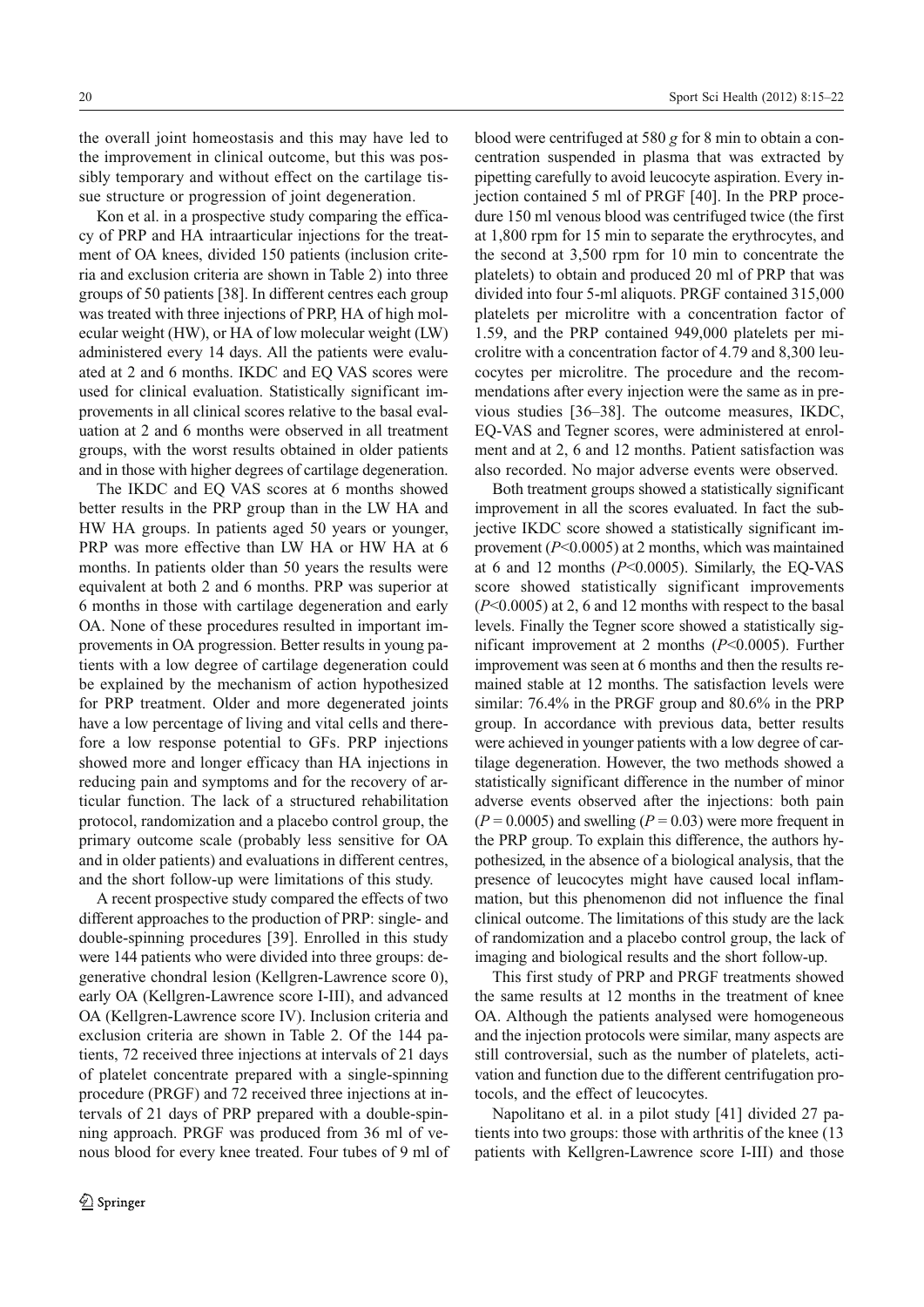with cartilage disease (first or second degree lesions according to the classification of Outherbridge). Inclusion and exclusion criteria are reported in Table 2. Patients received three PRP injections (for a total of about 15 ml) at weekly intervals and were prospectively evaluated before treatment, and 7 and 180 days after the end of treatment (6 months follow-up), using specific questionnaires: the Numerical Rating Scale (NRS) for subjective measurement of pain and the Western Ontario and McMaster Universities Osteoarthritis Index (WOMAC) score. PRP was produced from venous whole blood, collected into a specific fibrin polymer two test-tube kit from RegenLab, and subsequently centrifuged at 3,100 rpm for 8 min. Approximately 5 ml of PRP were obtained and was prepared under a laminar flow hood and immediately administered by infiltration. Gellification was complete within 2–7 min on contact with the body heat. Intraarticular infiltration is conducted with the knee flexed at 90°. For at least 2 weeks after the procedure patients are advised not to engage in heavy physical activity involving the lower limb. None of the patients had any adverse effects or allergic reactions.

Both groups studied had improvement in the long-term and pain decreased substantially from the time of the first infiltration and in line with the findings of other published studies [36, 37], this treatment gave better results in younger patients with less severe joint degeneration. The limitations of this study are the short follow-up and the small number of patients analysed, who were not homogeneous between the two groups (seven men and six women in the arthritis group, and 14 men with cartilage disease).

#### **Discussion**

The knee is the joint most commonly associated with sports injuries, and therefore is most at risk of developing degenerative changes. OA in an injured joint is caused by intraarticular pathogenic processes initiated at the time of injury, combined with long-term changes in dynamic joint loading [6]. The high-level athlete with a major knee injury has a high incidence of knee OA. Cartilage injuries are frequently observed in young and middleaged active athletes [1]. Pharmacological treatment options for OA are very limited.

PRP therapy is an alternative, simple and minimally invasive method that provides a concentrate of autologous blood GFs that can be used to favour the healing process and tissue regeneration. PRP intraarticular injections are clinically safe because of their autologous origin. No serious side effects were observed in the PRP groups in the analysed studies. Moreover, these preliminary results indicate that this procedure has potential to relieve pain, improve knee function and quality of life with greater and longer effects in young men with a low degree of cartilage degeneration [37]. The median duration of the beneficial effects of PRP was 9 months and, as for the other injective treatments, some authors consider that the procedure may be repeated cyclically in order to improve knee function, making evaluations over longer follow-up periods difficult [37].

Despite these beneficial effects, PRP is based on human serum and the quality of the product may be variable between patients, especially in the amount of platelets, GFs and cytokines. Moreover, longer follow-up periods are necessary to investigate possible long-term adverse events, and further research should be directed towards evaluating the quality of the product, the injection technique, the timing of the injection in relation to the injury, single injection versus a series of injections, and the most effective rehabilitation protocol to use after PRP injection.

The various methods for preparing PRP, as well as activation modalities and volume of injection/administration are confounding factors when comparing the results obtained in different studies, and limit the ability to understand and investigate the effects of PRP. Standardization of the methods of plasma preparation and procedures for administration is necessary for further advances.

Another important aspect is that it is unknown whether PRP is capable of inducing cartilage synthesis, and prospective controlled randomized trials with analysis of imaging or biological changes would allow a better understanding of the effect and mechanism of action of PRP. A current hypothesis is that PRP GFs further stimulate mesenchymal stem cells, which eventually directly mature to form cartilage This hypothesis has been confirmed by a study by Drengk et al. demonstrating chondrogenic and proliferative effects of PRP on these cells [42]. Finally, randomized controlled studies are needed to confirm the real potential and to evaluate the durability of this procedure, and to better identify the indication criteria and to improve administration modalities. These aims could best be achieved by a multidisciplinary team seeking to optimize the methods of selecting, diagnosing and treating patients.

#### **Conflict of interest statement** None.

#### **References**

- 1. Takeda H, Nakagawa T, Nakamura K, Engebretsen L (2011) Prevention and management of knee osteoarthritis and knee cartilage injury in sports. Br J Sports Med 45(4):304–309
- 2. Molloy MG, Molloy CB (2011) Contact sport and osteoarthritis. Br J Sports Med 45(4):275–277
- 3.Caine DJ, Golightly YM (2011) Osteoarthritis as an outcome of paediatric sport: an epidemiological perspective. Br J Sports Med 45(4):298–303